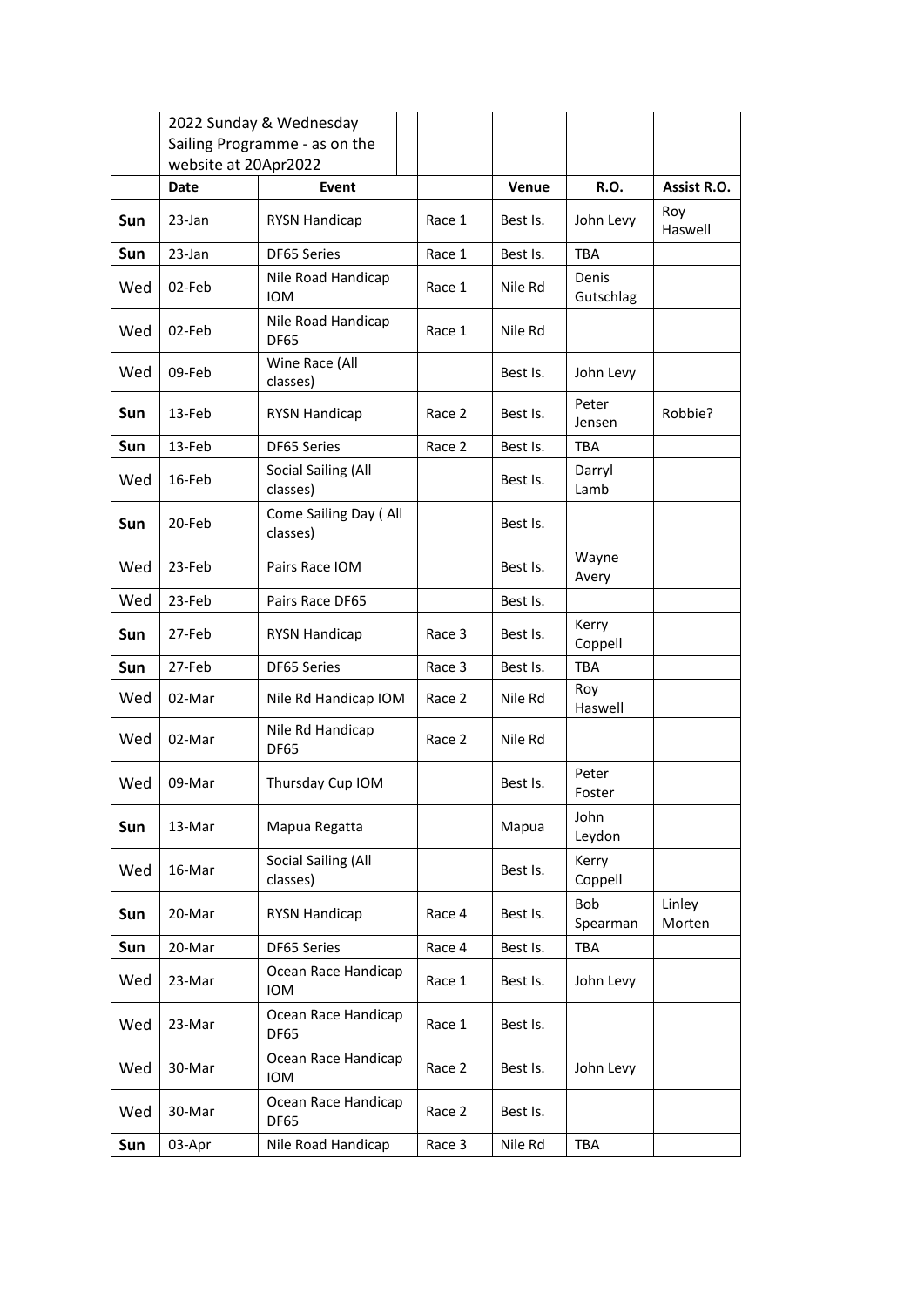| Wed | 06-Apr    | Social Sailing (All<br>classes)     |        | Nile Rd  | Linley<br>Morten  |                     |
|-----|-----------|-------------------------------------|--------|----------|-------------------|---------------------|
| Sun | 9,10 Apr  | Otago IOM Champs                    |        | Otago    |                   |                     |
| Sun | 10-Apr    | Norris Cup Handicap                 | Race 1 | Nile Rd  | John<br>Leydon    | TBA                 |
| Wed | 13-Apr    | Wine Race (All<br>classes)          |        | Best Is. | John Levy         |                     |
| Wed | 20-Apr    | Ocean Race Handicap<br><b>IOM</b>   | Race 3 | Best Is. | John Levy         |                     |
| Wed | 20-Apr    | Ocean Race Handicap<br><b>DF65</b>  | Race 3 | Best Is. |                   |                     |
| Wed | 27-Apr    | Social Sailing (All<br>classes)     |        | Best Is. | Colin<br>Brown    |                     |
| Sun | 01-May    | Norris Cup Handicap                 | Race 2 | Nile Rd  | John<br>Leydon    | <b>TBA</b>          |
| Wed | 04-May    | Social Sailing (All<br>classes)     |        | Nile Rd  | Ken Allcott       |                     |
| Sun | 08-May    | Norris Cup Handicap                 | Race 3 | Nile Rd  | John<br>Leydon    | <b>TBA</b>          |
| Wed | 11-May    | Wine Race (All<br>classes)          |        | Best Is. | John Levy         |                     |
| Wed | 18-May    | Ocean Race Handicap<br><b>IOM</b>   | Race 4 | Best Is. | John Levy         |                     |
| Wed | 18-May    | Ocean Race Handicap<br><b>DF65</b>  | Race 4 | Best Is. |                   |                     |
| Sun | 22-May    | Norris Cup Handicap                 | Race 4 | Nile Rd  | John<br>Leydon    | TBA                 |
| Wed | 25-May    | Social Sailing (All<br>classes)     |        | Best Is. | Bob<br>Spearman   |                     |
| Wed | 01-Jun    | Nile Road Handicap<br>(All classes) | Race 4 | Nile Rd  |                   |                     |
| Wed | 08-Jun    | Wine Race (All<br>classes)          |        | Best Is. |                   |                     |
| Sun | 12-Jun    | <b>Brass Monkey</b><br>Handicap     | Race 1 | Best Is  | Wayne<br>Avery    | John<br>Moore       |
| Sun | 12-Jun    | DF65 Winter Series                  | Race 1 | Best Is. |                   |                     |
| Wed | 15-Jun    | IOM Pairs Racing                    |        | Best Is. |                   |                     |
| Wed | 15-Jun    | Pairs Racing DF65                   |        | Best Is. |                   |                     |
| Wed | 22-Jun    | Social Sailing (All<br>classes)     |        | Best Is. |                   |                     |
| Sun | 26-Jun    | <b>Brass Monkey</b><br>Handicap     | Race 2 | Best Is. | Ron<br>Williamson | Dave<br>Corbett     |
| Sun | 26-Jun    | DF65 Winter Series                  | Race 2 | Best Is. |                   |                     |
| Wed | 29-Jun    | Ocean Race Handicap<br><b>IOM</b>   | Race 5 | Best Is. | John Levy         |                     |
| Wed | 29-Jun    | Ocean Race Handicap<br><b>DF65</b>  | Race 5 | Best Is. |                   |                     |
| Sun | $03$ -Jul | <b>Brass Monkey</b><br>Handicap     | Race 3 | Best Is. | Nigel<br>Petrie   | Gabriella<br>Petrie |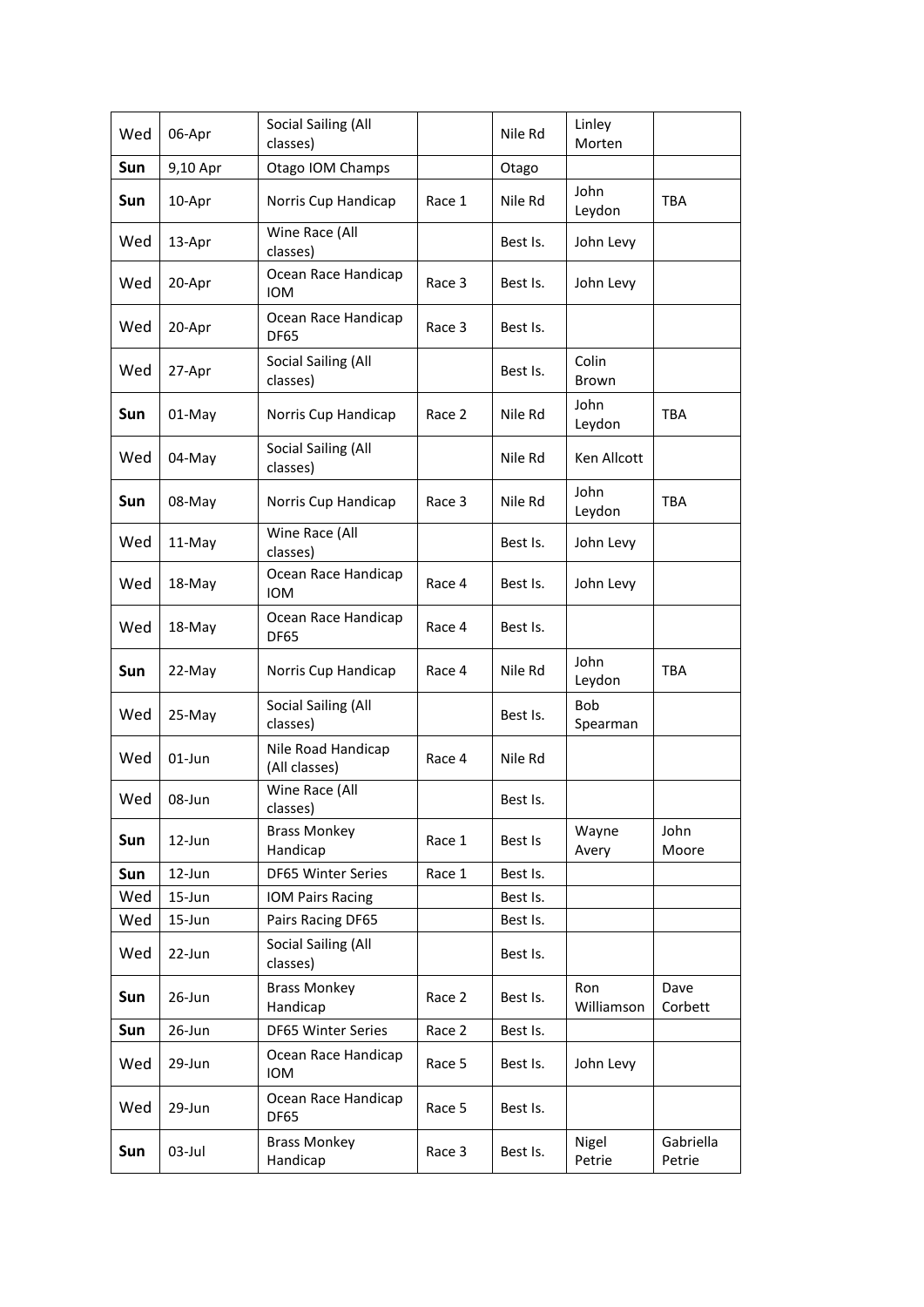| Sun        | 03-Jul     | DF65 Winter Series                       | Race 3 | Best Is. |                                |                        |
|------------|------------|------------------------------------------|--------|----------|--------------------------------|------------------------|
| Wed        | 06-Jul     | Social Sailing (All<br>classes)          |        | Best Is. |                                |                        |
| Wed        | $13$ -Jul  | Wine Race (All<br>classes)               |        | Best Is. |                                |                        |
| Sun        | $17$ -Jul  | <b>Brass Monkey</b><br>Handicap          | Race 4 | Best Is. | <b>Basil Hart</b>              | Darryl<br>Lamb         |
| Sun        | 17-Jul     | <b>DF65 Winter Series</b>                | Race 4 | Best Is. |                                |                        |
| Wed        | 20-Jul     | Social Sailing (All<br>classes)          |        | Best Is. |                                |                        |
| Wed        | $27 -$ Jul | Social Sailing (All<br>classes)          |        | Best Is. |                                |                        |
| <b>Sun</b> | $31 -$ Jul | IOM Match Racing                         | Race 1 | Best Is. | Ken Allcott                    | John<br>Moore          |
| Sun        | $31$ -Jul  | DF65 Match racing                        | Race 1 | Best Is. |                                |                        |
| Sun        | $31$ -Jul  | Interclub challenge                      |        | Pegasus  |                                |                        |
| Wed        | 03-Aug     | Social Sailing (All<br>classes)          |        | Nile Rd  |                                |                        |
| Sun        | 07-Aug     | <b>IOM Pairs Racing</b>                  |        | Best Is  | Peter<br>Foster                | Colin<br>Brown         |
| Sun        | 07-Aug     | <b>DF65 Pairs Racing</b>                 |        | Best Is. |                                |                        |
| Wed        | 10-Aug     | Wine Race (All<br>classes)               |        | Best Is. |                                |                        |
| Sun        | 14-Aug     | IOM Teams Racing                         |        | Best Is. | John Levy                      | Roy<br>Haswell         |
| Wed        | 17-Aug     | <b>Social Sailing (All</b><br>classes)   |        | Best is. |                                |                        |
| Wed        | 24-Aug     | Ocean Racing Pairs                       |        | Best Is. |                                |                        |
| Sun        | 28-Aug     | Tasman Cup Scratch                       |        | Best Is. | Gabriella<br>Petrie            | Colin<br>Brown         |
| Sun        | 28-Aug     | DF65 TBA                                 |        |          |                                |                        |
| Wed        | 31-Aug     | Social Sailing (All<br>classes)          |        | Best Is. |                                |                        |
| Wed        | 07-Sep     | Match Racing IOM                         | Race 2 | Nile Rd  |                                |                        |
| Wed        | 07-Sep     | Match Racing DF65                        | Race 2 | Nile Rd  |                                |                        |
| Sun        | 10-Sep     | Wellington Regatta                       |        | Wgtn     |                                |                        |
| Sun        | 10-Sep     | Social Sailing IOM,<br>DF65              |        | Best Is. |                                |                        |
| Wed        | 14-Sep     | Starts, Practice, Rules<br>(All classes) |        | Best Is  | Basil Hart,<br>Bob<br>Spearman |                        |
| Sun        | 18-Sep     | IOM Match Racing                         | Race 3 | Nile Rd  | Denis<br>Gutschlag             | <b>Brian</b><br>Curtis |
| Sun        | 18-Sep     | DF65 Match Racing                        | Race 3 | Nile Rd  |                                |                        |
| Wed        | 21-Sep     | Wines Race (All<br>classes)              |        | Best Is  |                                |                        |
| Sun        | 24-25 Sept | Canterbury IOM<br>Champs                 |        | Pegasus  |                                |                        |